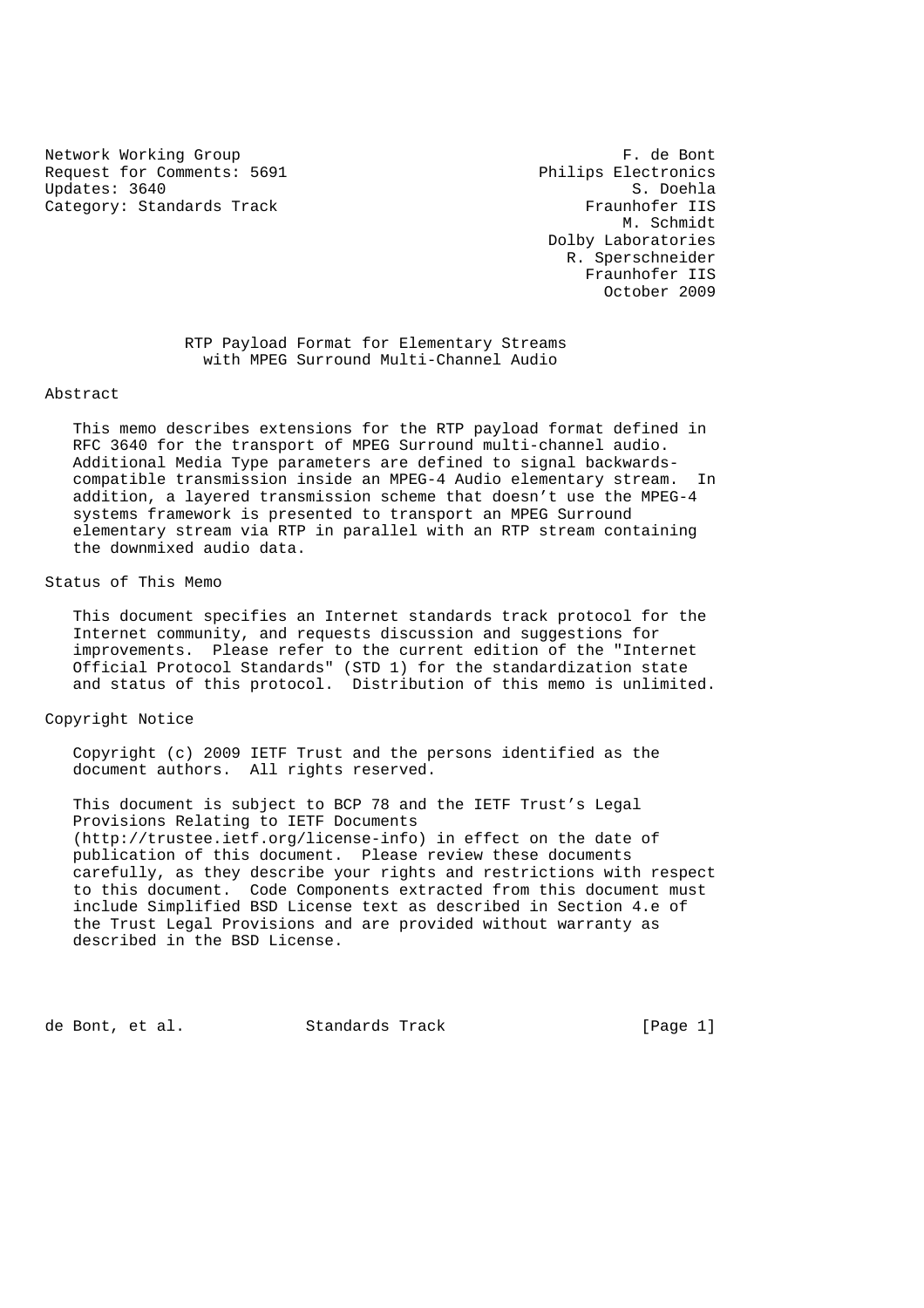#### Table of Contents

| 2.1 |                                                    |
|-----|----------------------------------------------------|
|     |                                                    |
|     |                                                    |
|     |                                                    |
|     |                                                    |
|     | 4.1. Embedded Spatial Audio Data in AAC Payloads 4 |
|     |                                                    |
|     |                                                    |
|     | 4.2.2. High Bitrate MPEG Surround 8                |
|     |                                                    |
|     |                                                    |
|     | 5.2. Reqistration of Mode Definitions with IANA    |
|     |                                                    |
| б.  |                                                    |
|     |                                                    |
|     |                                                    |
|     |                                                    |
|     |                                                    |

# 1. Introduction

 MPEG Surround (Spatial Audio Coding, SAC) [23003-1] is an International Standard that was finalized by MPEG in January 2007. It is capable of re-creating N channels based on M < N transmitted channels and additional control data. In the preferred modes of operating the Spatial Audio Coding system, the M channels can either be a single mono channel or a stereo channel pair. The control data represents a significantly lower data rate than the data rate required for transmitting all N channels, making the coding very efficient while at the same time ensuring compatibility with M channel devices.

 The MPEG Surround standard incorporates a number of tools that enable features that allow for broad application of the standard. A key feature is the ability to scale the spatial image quality gradually from very low spatial overhead towards transparency. Another key feature is that the decoder input can be made compatible to existing matrixed surround technologies.

 As an example, for 5.1 multi-channel audio, the MPEG Surround encoder creates a stereo (or mono) downmix signal and spatial information describing the full 5.1 material in a highly efficient, parameterised format. The spatial information is transmitted alongside the downmix.

de Bont, et al. Standards Track [Page 2]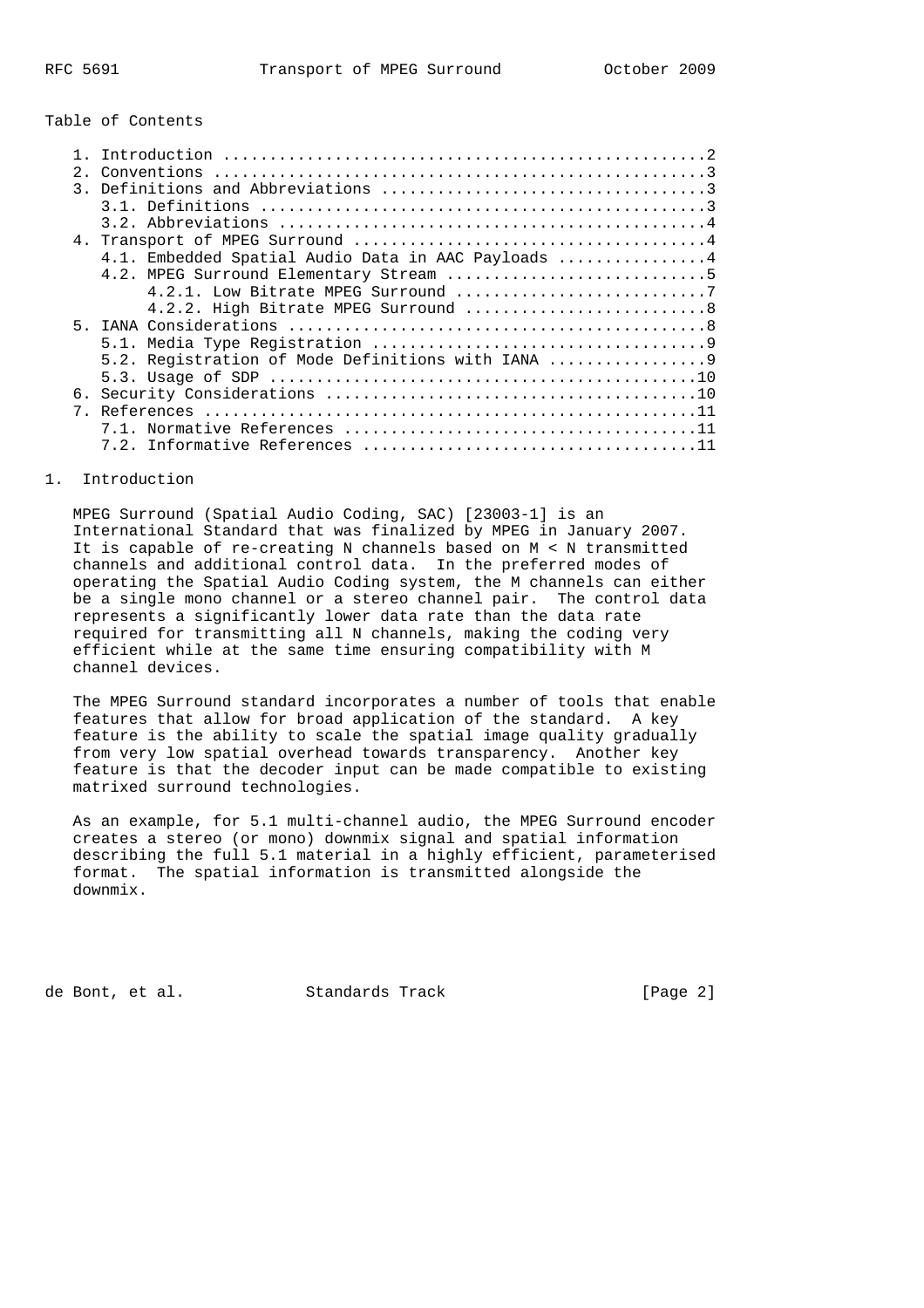By using MPEG Surround, existing services can easily be upgraded to provide surround sound in a backwards-compatible fashion. While a stereo decoder in an existing legacy consumer device ignores the MPEG Surround data and plays back the stereo signal without any quality degradation, an MPEG-Surround-enabled decoder will deliver high quality, multi-channel audio.

 The MPEG Surround decoder can operate in modes that render the multi channel signal to multi-channel or stereo output, or it can operate in a two-channel headphone mode to produce a virtual surround output signal.

2. Conventions

 The key words "MUST", "MUST NOT", "REQUIRED", "SHALL", "SHALL NOT", "SHOULD", "SHOULD NOT", "RECOMMENDED", "MAY", and "OPTIONAL" in this document are to be interpreted as described in [RFC2119].

- 3. Definitions and Abbreviations
- 3.1. Definitions

 This memo makes use of the definitions specified in [14496-1], [14496-3], [23003-1], and [RFC3640]. Frequently used terms are summed up for convenience:

- Access Unit: An MPEG Access Unit is the smallest data entity to which timing information is attributed. In the case of audio, an Access Unit is the smallest individually accessible portion of coded audio data within an elementary stream.
- AudioSpecificConfig(): Extends the class DecoderSpecificInfo(), as defined in [14496-1], when the objectType indication refers to a stream complying with [14496-3]. AudioSpecificConfig() is used as the configuration structure for MPEG-4 audio as specified in [14496-3]. It contains the field audioObjectType, which distinguishes between the different audio codecs defined in [14496-3], general audio information (e.g., the sampling frequency and number of channels), and further codec-dependent information structures.
- SpatialSpecificConfig(): Configuration structure for MPEG Surround audio coding, as specified in [23003-1]. An AudioSpecificConfig() with an audioObjectType of value 30 contains a SpatialSpecificConfig() structure.

de Bont, et al. Standards Track [Page 3]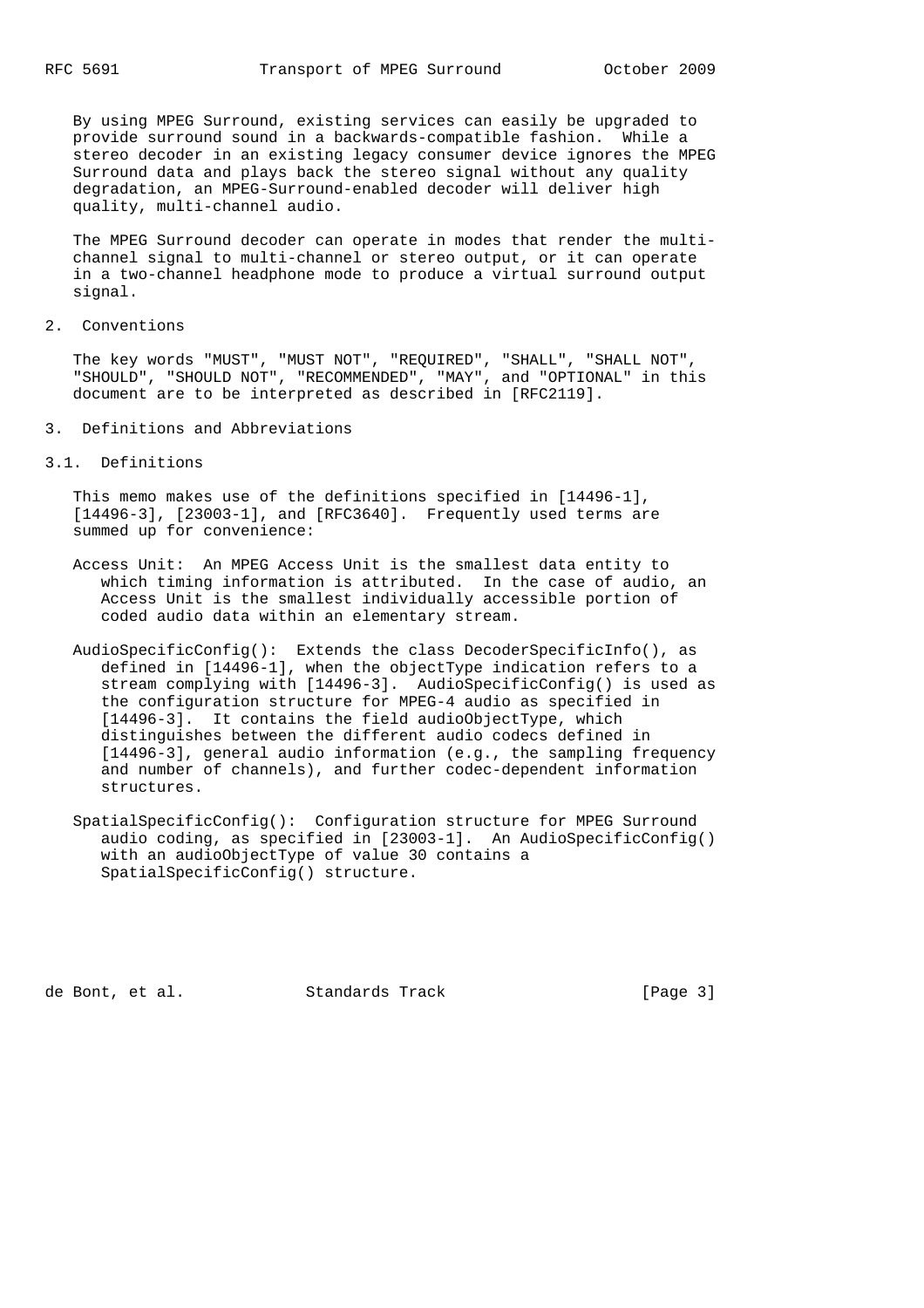3.2. Abbreviations

| AOT:    | Audio Object Type                 |
|---------|-----------------------------------|
| AAC:    | Advanced Audio Coding             |
| ASC:    | AudioSpecificConfiq() structure   |
| $AIJ$ : | Access Unit                       |
|         | HE AAC: High Efficiency AAC       |
| PLI:    | Profile and Level Indication      |
| SSC:    | SpatialSpecificConfig() structure |

#### 4. Transport of MPEG Surround

 From a top-level perspective, MPEG Surround data can be subdivided into configuration data contained in the SpatialSpecificConfig() (SSC) and the SpatialFrame(), which contains the MPEG Surround payload. The configuration data can be signaled in-band or out-of band. In the case of in-band signaling the SSC is conveyed in a SacDataFrame() jointly with a SpatialFrame(). In the case of out-of band signaling, the SSC is transmitted to the decoder separately, e.g., by Session Description Protocol (SDP) [RFC4566] means.

 SpatialFrame()s may be transmitted either embedded into the downmix stream (Section 4.1) or as individual elementary streams besides the downmix audio stream (Section 4.2).

 The buffer definition for AAC decoders limits the size of an AU, as specified in [14496-3]. For high-bitrate applications that exceed this limit, all MPEG Surround data MUST be put in a separate stream, as defined in Section 4.2.

# 4.1. Embedded Spatial Audio Data in AAC Payloads

 [14496-3] defines the extension\_payload() as a mechanism for transport of extension data inside AAC payloads. Typical extension data include Spectral Band Replication (SBR) data and MPEG Surround data, i.e., a SacDataFrame() in extension\_payload()s of type EXT\_SAC\_DATA. extension\_payload()s reside inside the downmix AAC elementary stream. The resulting single elementary stream is transported as specified in [RFC3640]. As AAC decoders are required to skip unknown extension data, MPEG Surround data can be embedded in backwards-compatible fashion and be transported with the mechanism already described in [RFC3640].

 The SacDataFrame() includes a SpatialFrame() and an optional header that contains an SSC. Any SSC in a SacDataFrame() MUST be identical to the SSC conveyed via SDP for that stream.

de Bont, et al. Standards Track [Page 4]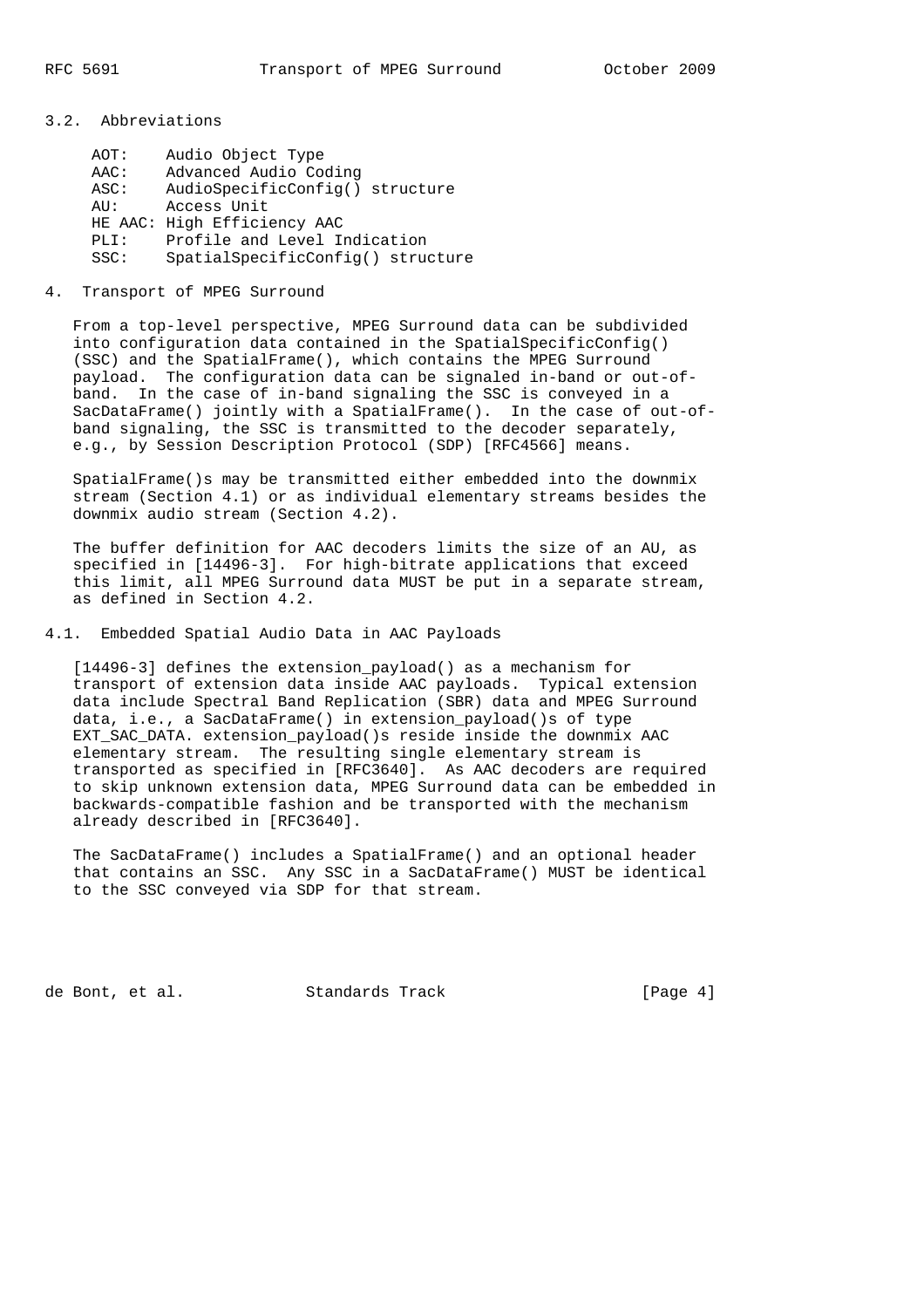No new mode is introduced for SpatialFrame()s being embedded into AAC payloads. Either the mode AAC-lbr or the mode AAC-hbr SHOULD be used. The additional Media Type parameters, as defined in Section 5.1, SHOULD be present when SpatialFrame()s are embedded into AAC payloads.

For example:

 m=audio 5000 RTP/AVP 96 a=rtpmap:96 mpeg4-generic/48000/2 a=fmtp:96 streamType=5; profile-level-id=44; mode=AAC-hbr; config=131 056E598; sizeLength=13; indexLength=3; indexDeltaLength=3; constant Duration=2048; MPS-profile-level-id=55; MPS-config=F1B4CF920442029B 501185B6DA00;

 In this example, the stream specifies the HE AAC Profile at Level 2 [Profile and Level Indication (PLI) 44] and the config string contains the hexadecimal representation of the HE AAC ASC [audioObjectType=2 (AAC LC); extensionAudioObjectType=5 (SBR); samplingFrequencyIndex=0x6 (24kHz); extensionSamplingFrequencyIndex=0x3 (48kHz); channelConfiguration=2 (2.0 channels)] of the downmix AAC elementary stream that is using explicit backwards-compatible signaling.

 Furthermore, the stream specifies the MPEG Surround Baseline Profile at Level 3 (PLI55) and the MPS-config string contains the hexadecimal representation of the MPEG Surround ASC [audioObjectType=30 (MPEG Surround); samplingFrequencyIndex=0x3 (48kHz); channelConfiguration=6 (5.1 channels); sacPayloadEmbedding=1; SSC=(48 kHz; 32 slots; 525 tree; ResCoding=1; ResBands=[0,13,13,13])].

 Note that the a=fmtp line of the example above has been wrapped to fit the page; it would comprise a single line in the SDP file.

4.2. MPEG Surround Elementary Stream

 MPEG Surround SpatialFrame()s can be present in an individual elementary stream. This stream complements the stream containing the downmix audio data, which may be coded by an arbitrary coding scheme. MPEG Surround elementary streams are packetized as specified in [RFC3640]. The mode signaled and used for an MPEG Surround elementary stream MUST be either MPS-hbr or MPS-lbr. The MPS-hbr mode SHALL be used when the frame size may exceed 63 bytes, e.g., when high-bitrate residual coding is in use.

 The dependency relationships between the MPEG Surround elementary stream and the downmix stream are signaled as specified in [RFC5583].

de Bont, et al. Standards Track [Page 5]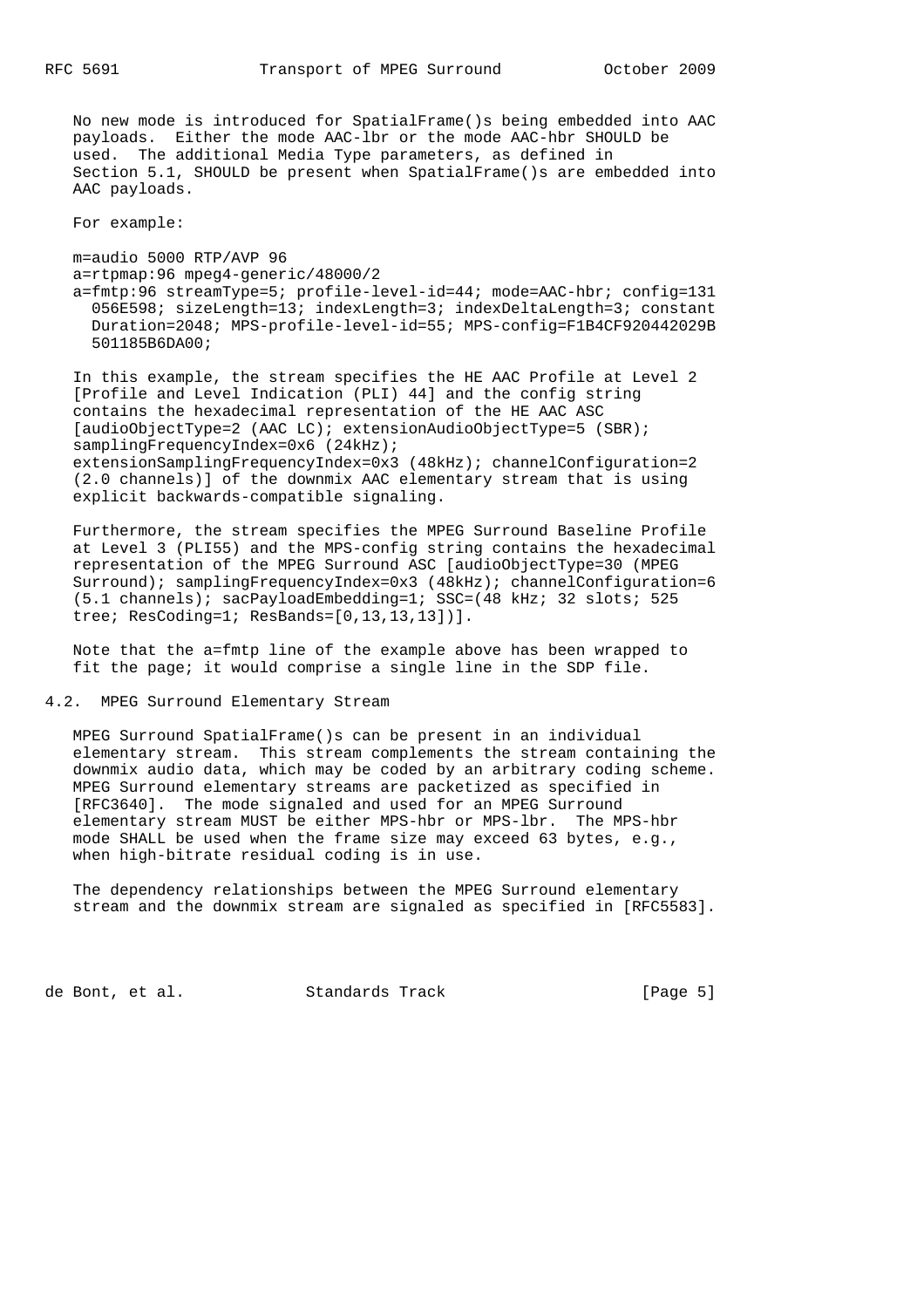The media clocks of the MPEG Surround elementary stream and the downmix stream SHALL operate in the same clock domain, i.e., the clocks are derived from a common clock and MUST NOT drift. RTCP sender reports MUST indicate that the stream timestamps are not drifting, i.e., that a single sender report for each stream is sufficient to establish unambiguous timing. The sampling rate of the MPEG Surround signal and the decoded downmix signal MUST be identical.

 If HE AAC is used as the coding scheme for the downmix, the RTP clock-rate of the downmix MAY be the sampling rate of the AAC core, i.e., the clock-rate of the MPEG Surround elementary stream is an integer multiple of the clock-rate of the downmix stream.

 Note that separate RTP streams have different random RTP timestamp offsets, and therefore RTCP MUST be used to synchronize the coded downmix audio data and the MPEG Surround elementary stream.

For example:

a=group:DDP L1 L2

 m=audio 5000 RTP/AVP 96 a=rtpmap:96 mpeg4-generic/48000/2 a=fmtp:96 streamType=5; profile-level-id=44; mode=AAC-hbr; config=2B1 18800; sizeLength=13; indexLength=3; indexDeltaLength=3; constantDu ration=2048 a=mid:L1

 m=audio 5002 RTP/AVP 97 a=rtpmap:97 mpeg4-generic/48000/6 a=fmtp:97 streamType=5; profile-level-id=55; mode=MPS-hbr; config=F1B 0CF920460029B601189E79E70; sizeLength=13; indexLength=3; indexDelt aLength=3; constantDuration=2048 a=mid:L2 a=depend:97 lay L1:96

 In this example, the first stream specifies the HE AAC Profile at Level 2 (PLI44) and the config string contains the hexadecimal representation of the HE AAC ASC [audioObjectType=2 (AAC LC); extensionAudioObjectType=5 (SBR); samplingFrequencyIndex=0x6 (24kHz); extensionSamplingFrequencyIndex=0x3 (48kHz); channelConfiguration=2 (2.0 channels)].

de Bont, et al. Standards Track [Page 6]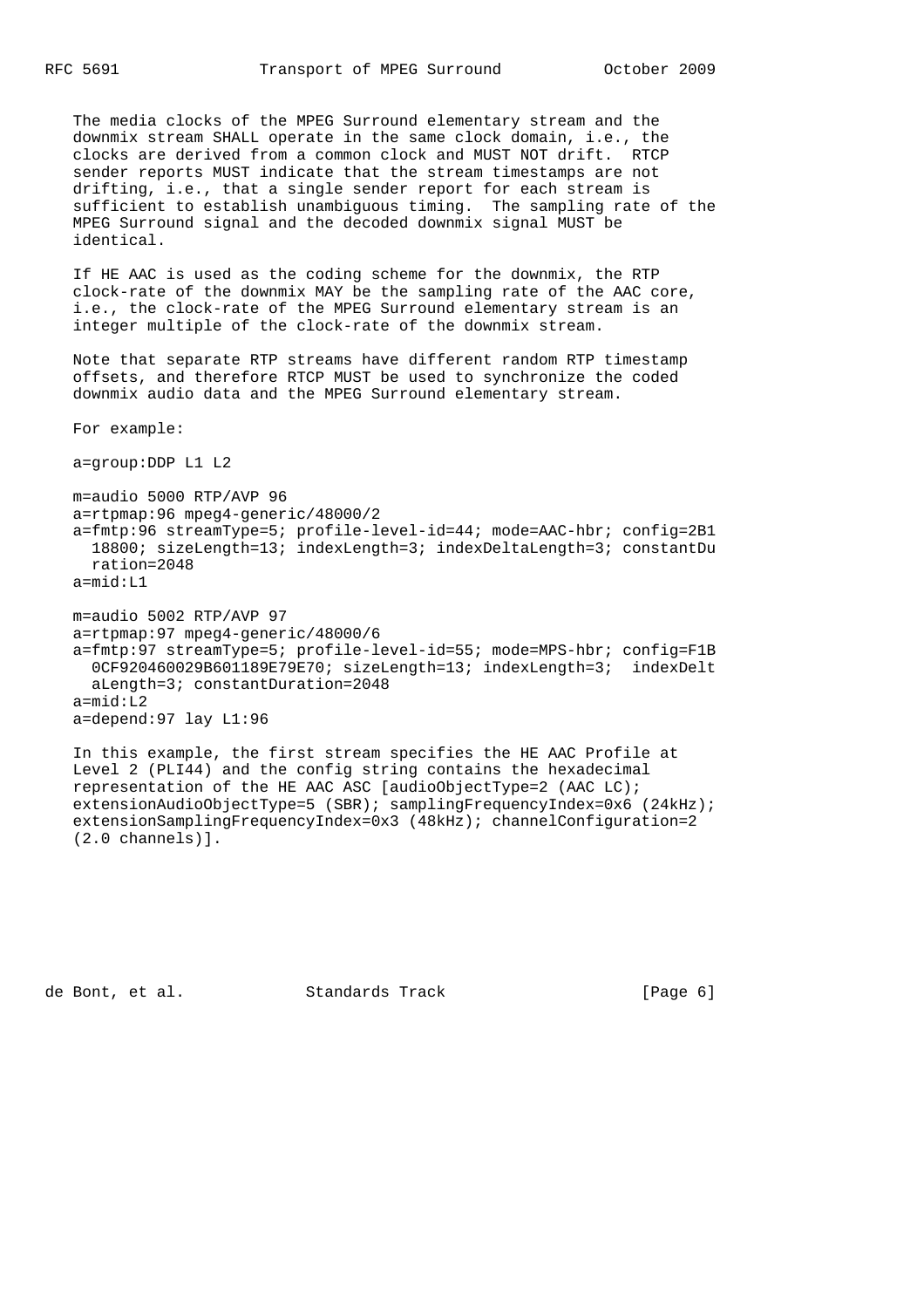The second stream specifies Baseline MPEG Surround Profile at Level 3 (PLI55) and the config string contains the hexadecimal representation of the ASC [AOT=30(MPEG Surround); 48 kHz; 5.1-ch; sacPayloadEmbedding=0; SSC=(48 kHz; 32 slots; 525 tree; ResCoding=1; ResBands=[7,7,7,7])].

 Note that the a=fmtp lines of the example above have been wrapped to fit the page; they would each comprise a single line in the SDP file.

4.2.1. Low Bitrate MPEG Surround

 This mode is signaled by mode=MPS-lbr. This mode supports the transport of one or more complete Access Units, each consisting of a single MPEG Surround SpatialFrame(). The AUs can be variably sized and interleaved. The maximum size of a SpatialFrame() is 63 bytes. Fragmentation MUST NOT be used in this mode. Receivers MUST support de-interleaving.

 The payload configuration is the same as in the AAC-lbr mode. It consists of the AU Header Section, followed by concatenated AUs. Note that Access Units are byte-aligned. The Auxiliary Section MUST be empty in the MPS-lbr mode. The 1-octet AU-header MUST provide:

- 1. the size of each AAC frame, encoded as 6 bits.
- 2. 2 bits of index information for computing the sequence (and hence timing) of each SpatialFrame().

 The concatenated AU Header Section MUST be preceded by the 16-bit AU headers-length field.

 In addition to the required Media format parameters, the following parameters MUST be present with fixed values: sizeLength (fixed value 6), indexLength (fixed value 2), and indexDeltaLength (fixed value 2). The parameter maxDisplacement MUST be present when interleaving. SpatialFrame()s always have a fixed duration per AU; the fixed duration MUST be signaled by the Media format parameter constantDuration.

 The value of the "config" parameter is the hexadecimal representation of the ASC, as defined in [14496-3], with an AOT of 30 and the sacPayloadEmbedding flag set to 0.

 The "profile-level-id" parameter SHALL contain a valid PLI for MPEG Surround, as specified in [14496-3].

de Bont, et al. Standards Track [Page 7]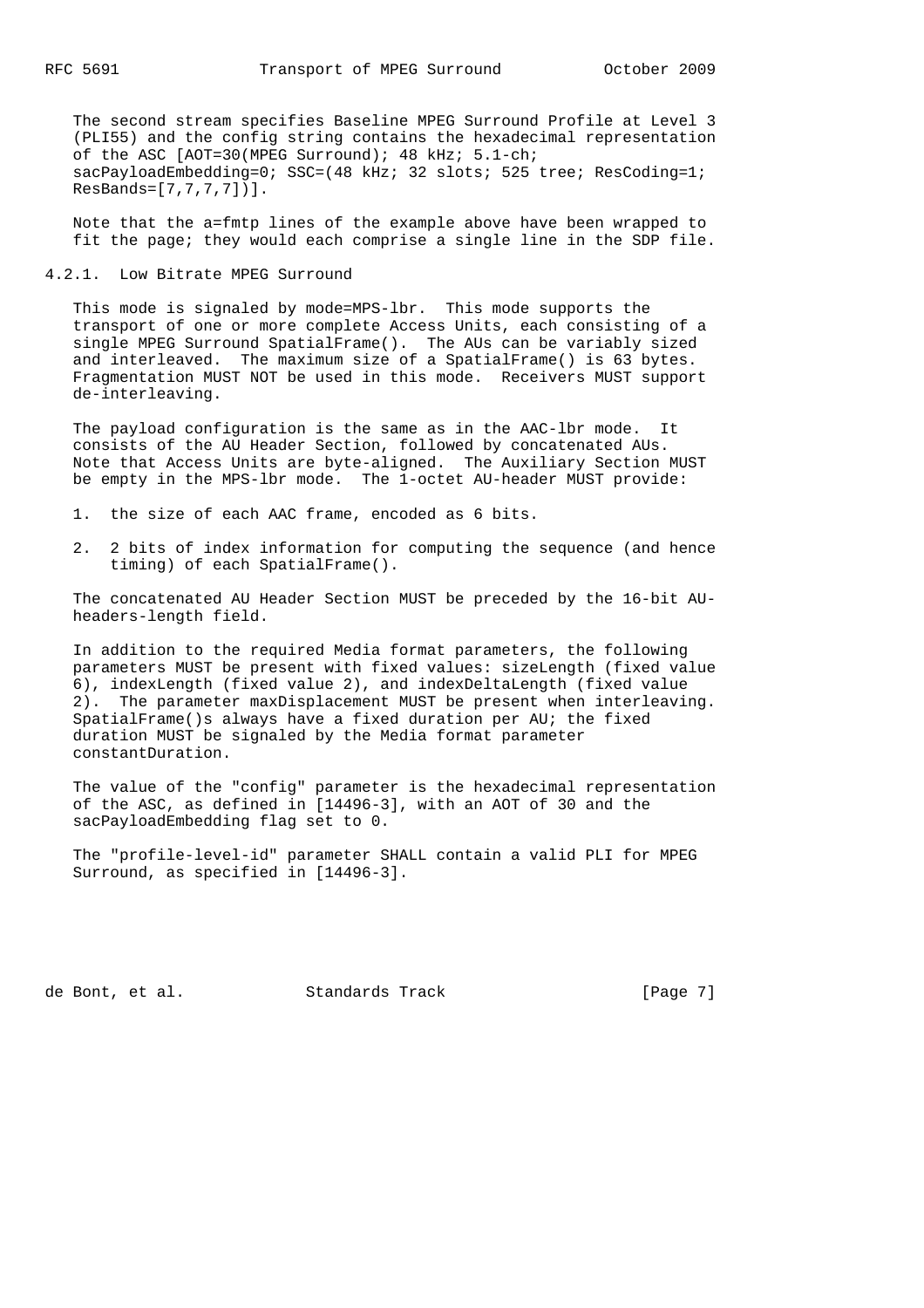## 4.2.2. High Bitrate MPEG Surround

 This mode is signaled by mode=MPS-hbr. This mode supports the transportation of either one fragment of an Access Unit or one complete AU or several complete AUs. Each AU consists of a single MPEG Surround SpatialFrame(). The AUs can be variably sized and interleaved. The maximum size of a SpatialFrame() is 8191 bytes. Receivers MUST support de-interleaving.

 The payload configuration is the same as in the AAC-hbr mode. It consists of the AU Header Section, followed by either one SpatialFrame(), a fragment of a SpatialFrame(), or several concatenated SpatialFrame()s. Note that Access Units are byte aligned. The Auxiliary Section MUST be empty in the MPS-hbr mode. The 2-octet AU-header MUST provide:

- 1. the size of each AAC frame, encoded as 13 bits.
- 2. 3 bits of index information for computing the sequence (and hence timing) of each SpatialFrame(), i.e., the AU-Index or AU-Index delta field.

 Each AU-Index field MUST be coded with the value 0. The concatenated AU Header Section MUST be preceded by the 16-bit AU-headers-length field.

 In addition to the required Media format parameters, the following parameters MUST be present with fixed values: sizeLength (fixed value 13), indexLength (fixed value 3), and indexDeltaLength (fixed value 3). The parameter maxDisplacement MUST be present when interleaving. SpatialFrame()s always have a fixed duration per AU; the fixed duration MUST be signaled by the Media format parameter constantDuration.

 The value of the "config" parameter is the hexadecimal representation of the ASC, as defined in [14496-3], with an AOT of 30 and the sacPayloadEmbedding flag set to 0.

 The "profile-level-id" parameter SHALL contain a valid PLI for MPEG Surround, as specified in [14496-3].

5. IANA Considerations

 This memo defines additional optional format parameters to the Media type "audio" and its subtype "mpeg4-generic". These parameters SHALL only be used in combination with the AAC-lbr or AAC-hbr modes (cf. Section 3.3 of [RFC3640]) of "mpeg4-generic".

de Bont, et al. Standards Track [Page 8]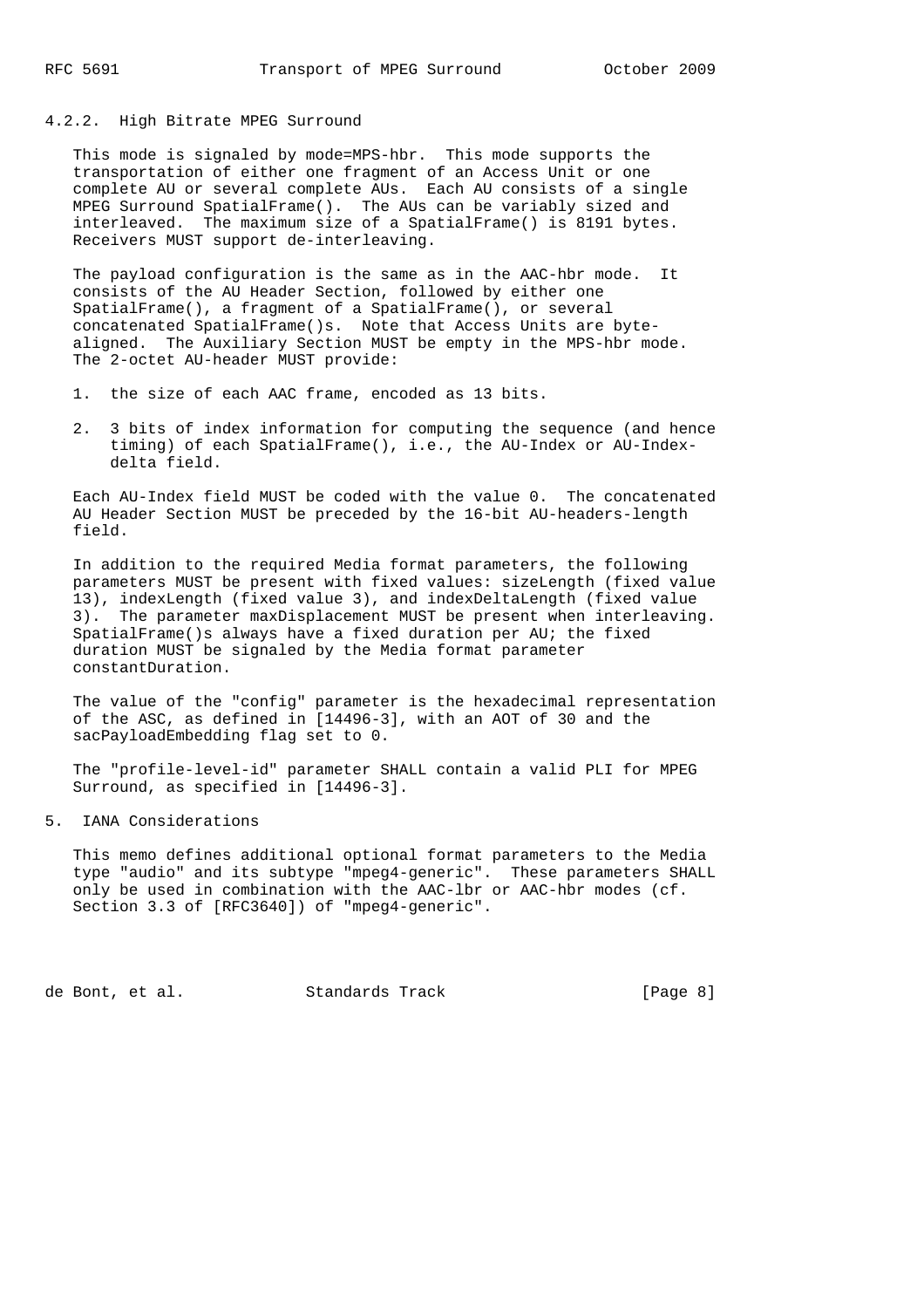## 5.1. Media Type Registration

 This memo defines the following additional optional parameters, which SHALL be used if MPEG Surround data is present inside the payload of an AAC elementary stream.

- MPS-profile-level-id: A decimal representation of the MPEG Surround Profile and Level indication as defined in [14496-3]. This parameter MUST be used in the capability exchange or session set-up procedure to indicate the MPEG Surround Profile and Level that the decoder must be capable of in order to decode the stream.
- MPS-config: A hexadecimal representation of an octet string that expresses the AudioSpecificConfig (ASC), as defined in [14496-3], for MPEG Surround. The ASC is mapped onto the hexadecimal octet string in a most significant bit (MSB)-first basis. The AOT in this ASC SHALL have the value 30. The SSC inside the ASC MUST have the sacPayloadEmbedding flag set to 1.
- 5.2. Registration of Mode Definitions with IANA

 This section of this memo requests the registration of the "MPS-hbr" value and the "MPS-lbr" value for the "mode" parameter of the "mpeg4 generic" media subtype within the media type "audio". The "mpeg4 generic" media subtype is defined in [RFC3640], and [RFC3640] defines a repository for the "mode" parameter. This memo registers the modes "MPS-hbr" and "MPS-lbr" to support MPEG Surround elementary streams.

Media type name:

audio

Subtype name:

mpeg4-generic

Required parameters:

 The "mode" parameter is required by [RFC3640]. This memo specifies the additional modes "MPS-hbr" and "MPS-lbr", in accordance with [RFC3640].

Optional parameters:

 For the modes "AAC-hbr" and "AAC-lbr", this memo specifies the additional optional parameters "MPS-profile-level-id" and "MPS config". See Section 4.1 for usage details.

de Bont, et al. Standards Track [Page 9]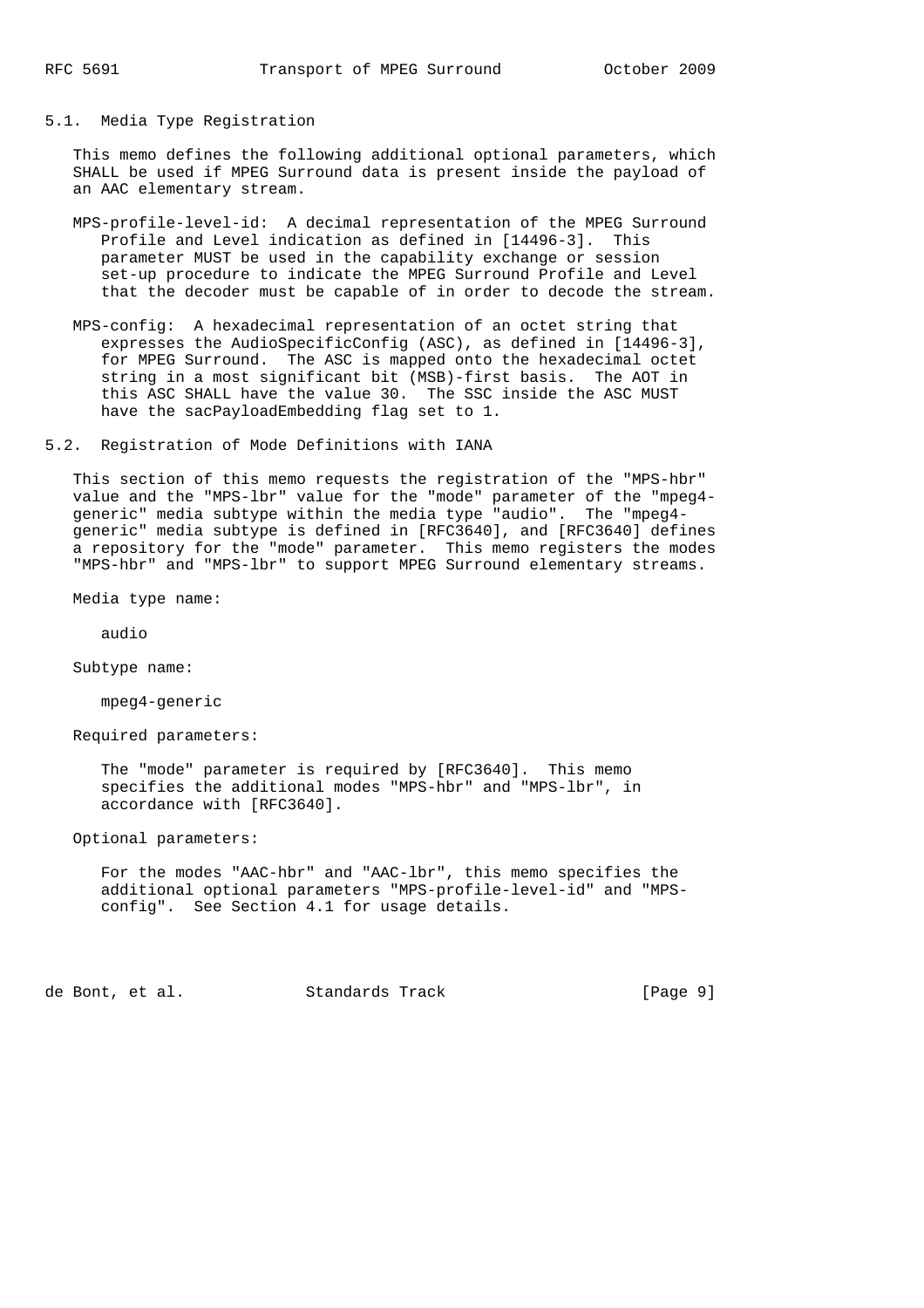Optional parameters for the modes "MPS-hbr" and "MPS-lbr" may be used as specified in [RFC3640]. The optional parameters "MPS profile-level-id" and "MPS-config" SHALL NOT be used for the modes "MPS-hbr" and "MPS-lbr".

#### 5.3. Usage of SDP

 It is assumed that the Media format parameters are conveyed via an SDP message, as specified in Section 4.4 of [RFC3640].

#### 6. Security Considerations

 RTP packets using the payload format defined in this specification are subject to the security considerations discussed in the RTP specification [RFC3550], in the RTP payload format specification for MPEG-4 elementary streams [RFC3640] (which is extended with this memo), and in any applicable RTP profile. The main security considerations for the RTP packet carrying the RTP payload format defined within this memo are confidentiality, integrity, and source authenticity. Confidentiality is achieved by encryption of the RTP payload. Integrity of the RTP packets is achieved through a suitable cryptographic integrity-protection mechanism. Such a cryptographic system may also allow the authentication of the source of the payload. A suitable security mechanism for this RTP payload format should provide confidentiality, integrity protection, and source authentication capable of at least determining if an RTP packet is from a member of the RTP session.

 The AAC audio codec includes an extension mechanism to transmit extra data within a stream that is gracefully skipped by decoders that do not support this extra data. This covert channel may be used to transmit unauthorized data in an otherwise valid stream.

 Note that the appropriate mechanism to provide security to RTP and payloads following this memo may vary. It is dependent on the application, the transport, and the signaling protocol employed. Therefore, a single mechanism is not sufficient; although, if suitable, usage of the Secure Real-time Transport Protocol (SRTP) [RFC3711] is recommended. Other mechanisms that may be used are IPsec [RFC4301] and Transport Layer Security (TLS) [RFC5246] (RTP over TCP); other alternatives may exist.

de Bont, et al. Standards Track [Page 10]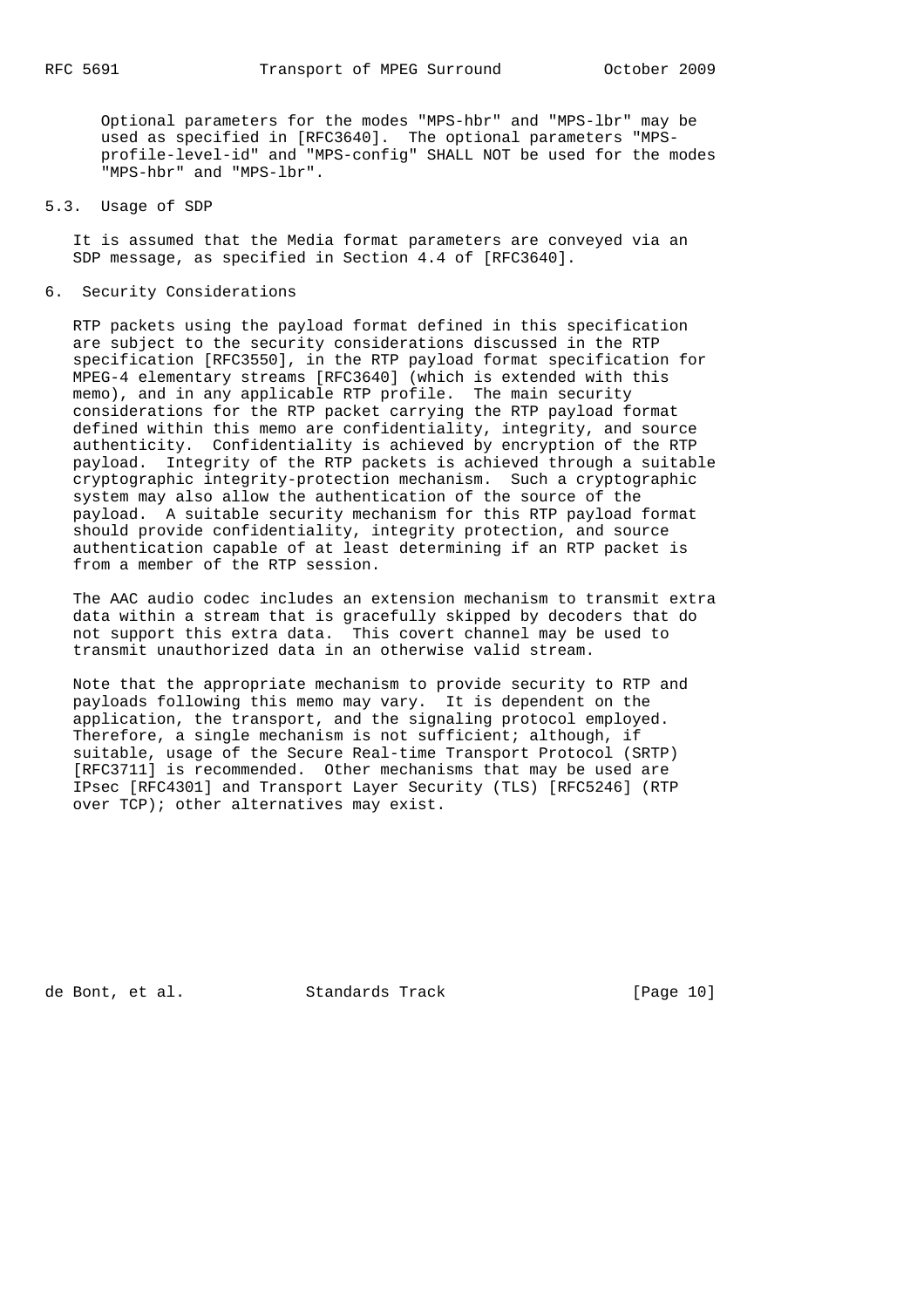# 7. References

7.1. Normative References

- [14496-1] MPEG, "ISO/IEC International Standard 14496-1 Coding of audio-visual objects, Part 1 Systems", 2004.
- [14496-3] MPEG, "ISO/IEC International Standard 14496-3 Coding of audio-visual objects, Part 3 Audio", 2009.
- [23003-1] MPEG, "ISO/IEC International Standard 23003-1 MPEG Surround (MPEG D)", 2007.
- [RFC2119] Bradner, S., "Key words for use in RFCs to Indicate Requirement Levels", BCP 14, RFC 2119, March 1997.
- [RFC3550] Schulzrinne, H., Casner, S., Frederick, R., and V. Jacobson, "RTP: A Transport Protocol for Real-Time Applications", STD 64, RFC 3550, July 2003.
- [RFC3640] van der Meer, J., Mackie, D., Swaminathan, V., Singer, D., and P. Gentric, "RTP Payload Format for Transport of MPEG-4 Elementary Streams", RFC 3640, November 2003.
- [RFC4566] Handley, M., Jacobson, V., and C. Perkins, "SDP: Session Description Protocol", RFC 4566, July 2006.
- [RFC5583] Schierl, T. and S. Wenger, "Signaling Media Decoding Dependency in the Session Description Protocol (SDP)", RFC 5583, July 2009.
- 7.2. Informative References
	- [RFC3711] Baugher, M., McGrew, D., Naslund, M., Carrara, E., and K. Norrman, "The Secure Real-time Transport Protocol (SRTP)", RFC 3711, March 2004.
	- [RFC4301] Kent, S. and K. Seo, "Security Architecture for the Internet Protocol", RFC 4301, December 2005.
	- [RFC5246] Dierks, T. and E. Rescorla, "The Transport Layer Security (TLS) Protocol Version 1.2", RFC 5246, August 2008.

de Bont, et al. Standards Track [Page 11]